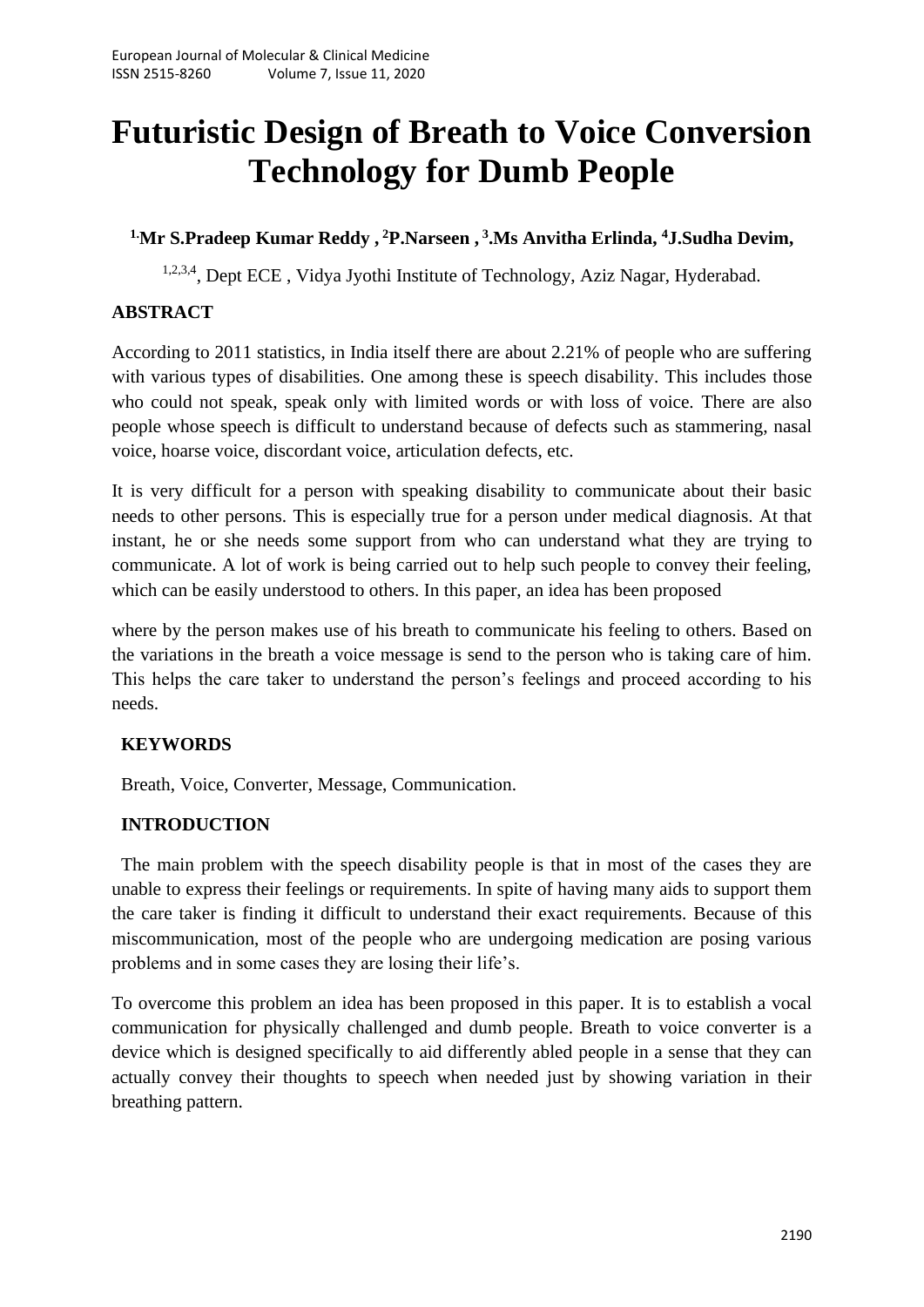#### **WORKING AND IMPLEMENTATION**

A well-known fact is that the rate of the breath is not constant throughout but varies depending upon the situation the person is in. Not only that it also varies from person to person depending on the age and the physical conditions of the person. Based on the variations in the breathe some messages have been pre recorded. When a person with speech disability wants to convey his requirements, he can simply change his breathing style. Based on his breathing pattern the messages will be sent in the form of the speech. This makes the work of the caretaker very easy and they can easily respond to his requirements.

Even when the caretaker is far away from the person, one can react immediately by hearing the voice. This would ultimately result in decline of death rate due to lack of communication from the side of the patient. This also avoids situations where patients at home or hospitals have to be scrutinized all the time by a care taker.

The input of this device is breath of speech disable person. The breath sensor is used to translate the breath to electrical signals. Then the signal is interpreted using microcontroller and is converted to message. After the message is received, the processor synthesizes it into voice. Finally output through speaker in the form of voice which is pre-recorded in the voice module is audible to the care taker or the person to whom the voice need to be conveyed, by which the speech disable person can express his feelings.



## Figure:1 Block diagram

Based on the person breathing ability the threshold limit is set for each and every message. These devices store the message and deliver it when it is required. In this project voice has been recorded for two different messages. One for one inhale and exhale cycle and the other is for two successive inhale and exhale of breath.

One voice module device is placed near the noise of speech disable person. That voice module supports total 11 minutes of recording time, each channel (M0 to M7)having 1.3 minutes of recording time. It is a single chip with high quality voice recording and playback. This voice module is user friendly and easy to use operation. Some advantages of this voice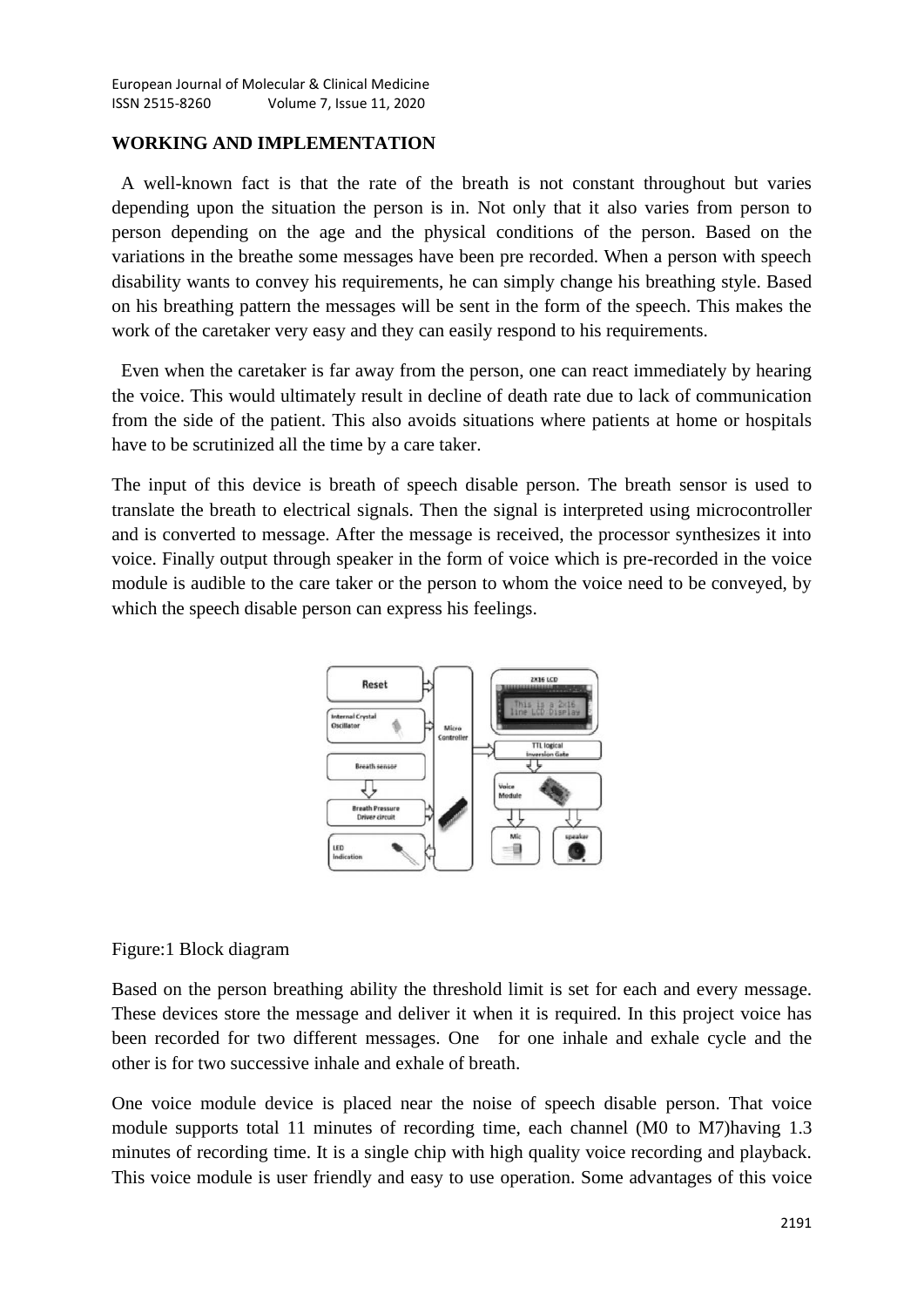European Journal of Molecular & Clinical Medicine ISSN 2515-8260 Volume 7, Issue 11, 2020

module which makes it different from other voice modules is that it has non-Volatile flash memory technology and also no battery backup is required. It supports audio output to drive a speaker or audio out for public address system. It can record voice with the help of on board microphone.

# **RESULT**

Person with disability needs any help, then he can change his breath ,there by breath sensor finds variation in breath once the signal reaches threshold level the microcontroller starts processing the data . Output is delivered through speaker, which is a voice message. There by caretaker satisfies his requirements. The figure 2 shows the output when the signal is processing.



Figure 2: Output of hardware circuit

## **CONCLUSION**

Proposed a device, which aids the differently able people to be independent and to avoid emergency risk situations, where one can convey one's status for the person who is taking care of them. This is also useful for elderly people who have past records of heart strokes, etc. This system can be easily used by anyone as its usage does not demand for prior technical knowledge.

## **REFERENCES**

[1] https://www.youtube.com/watch?v=XEyLzyCtQso. (TED Talk by Arsh Shah Dilbagi)

[2] https://motherboard.vice.com/en\_us/article/qkv3ap/an-indian-teenager-built-a-device-toconvert-breathinto-speech.

[3] Beukelman, D., Mirenda, P. (2013). Augmentative and alternative communication: Supporting children and adults with complex communication needs (4th ed.). Baltimore, MD: Brookes.

[4] Dada, S., Alant, E. (2009). The effect of aided language stimulation on vocabulary acquisition in children with little or no functional speech.

[5] Giulio E. Lancioni,Nirbhay N. Singh, Jeff Sigafoos, Mark F. O'Reilly, DorettaOliva.Technology-Aided Programs for Persons with Severe/Profound and Multiple Disabilities

[6] Emma Kallvik, Laura Toivonen, Ville Peltola, Anne Kaljonen and Susanna Simberg, Respiratory Tract Infections and Voice Quality in 4-Year-old Children in the STEPS Study.